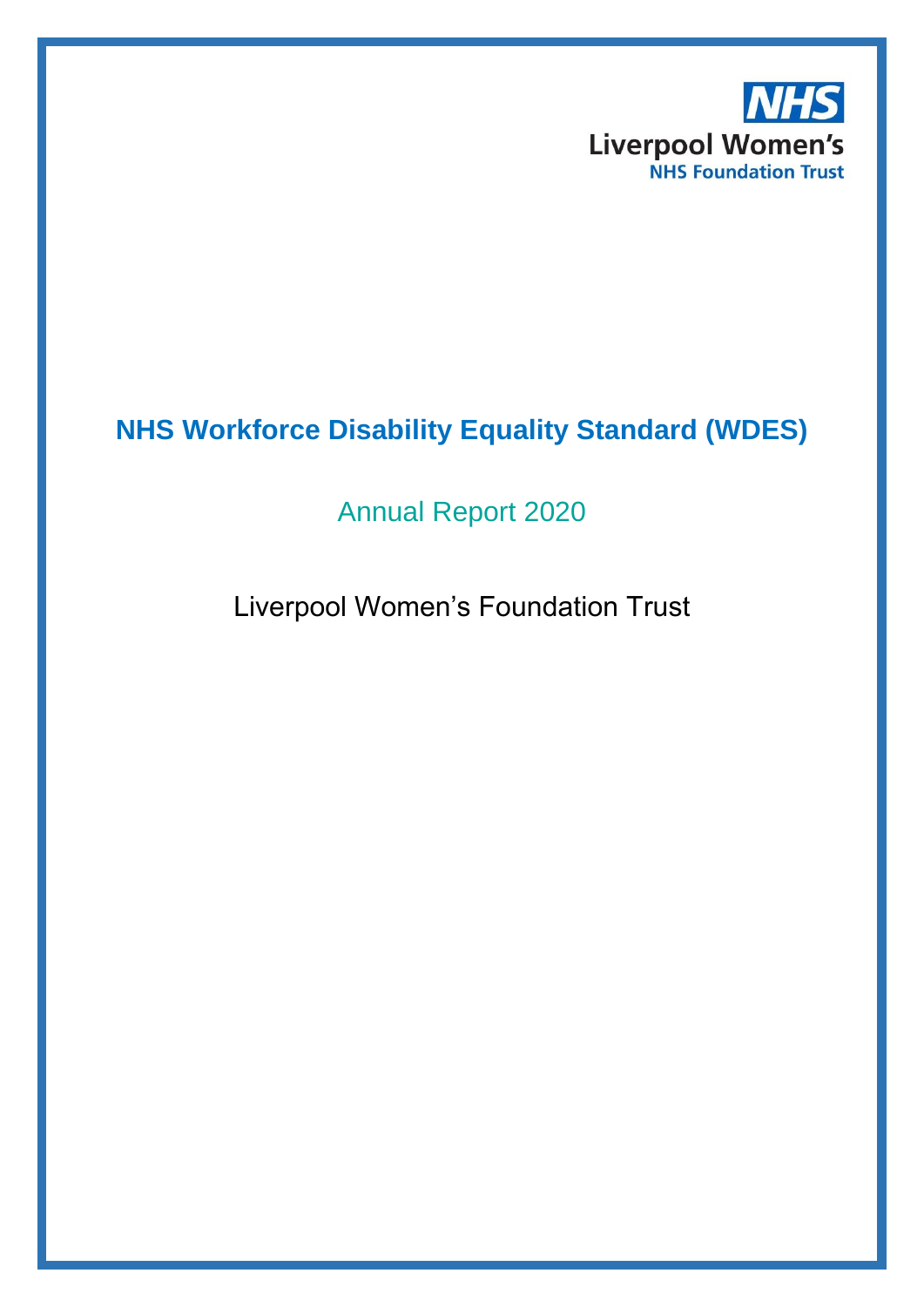# **CONTENTS**

| 1              | Introduction                  |
|----------------|-------------------------------|
| $\overline{2}$ | <b>Executive summary</b>      |
| 3              | WDES progress in 2019/20      |
| 4              | Conclusion and next steps     |
| Appendix 1     | WDES metrics report - 2019/20 |
| Appendix 2     | WDES action plan 2020/21      |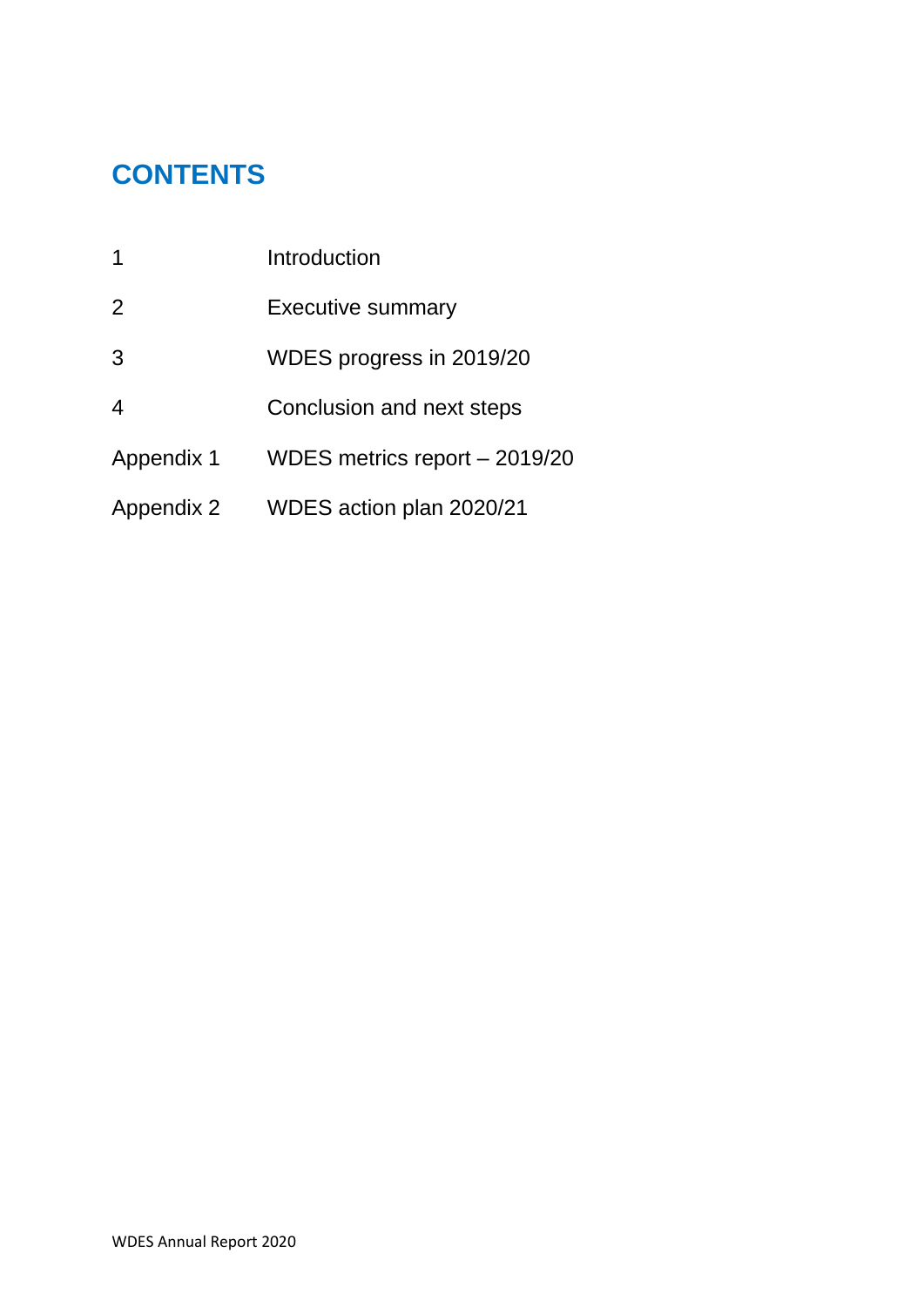## **1 Introduction**

The Workforce Disability Equality Standard (WDES) was introduced in 2019 and entails a set of 10 specific measures/metrics that will enable NHS organisations to compare the experiences of disabled and non-disabled staff.

The WDES annual report details Liverpool Women's hospital WDES data and action plan which highlights our progress to-date and details any actions that the Trust have completed to support disabled colleagues in the workplace and demonstrate our commitment to improve staff disability data.

The Trust is committed to improving the employee and career experience of disabled colleagues at the Liverpool Women's Hospital.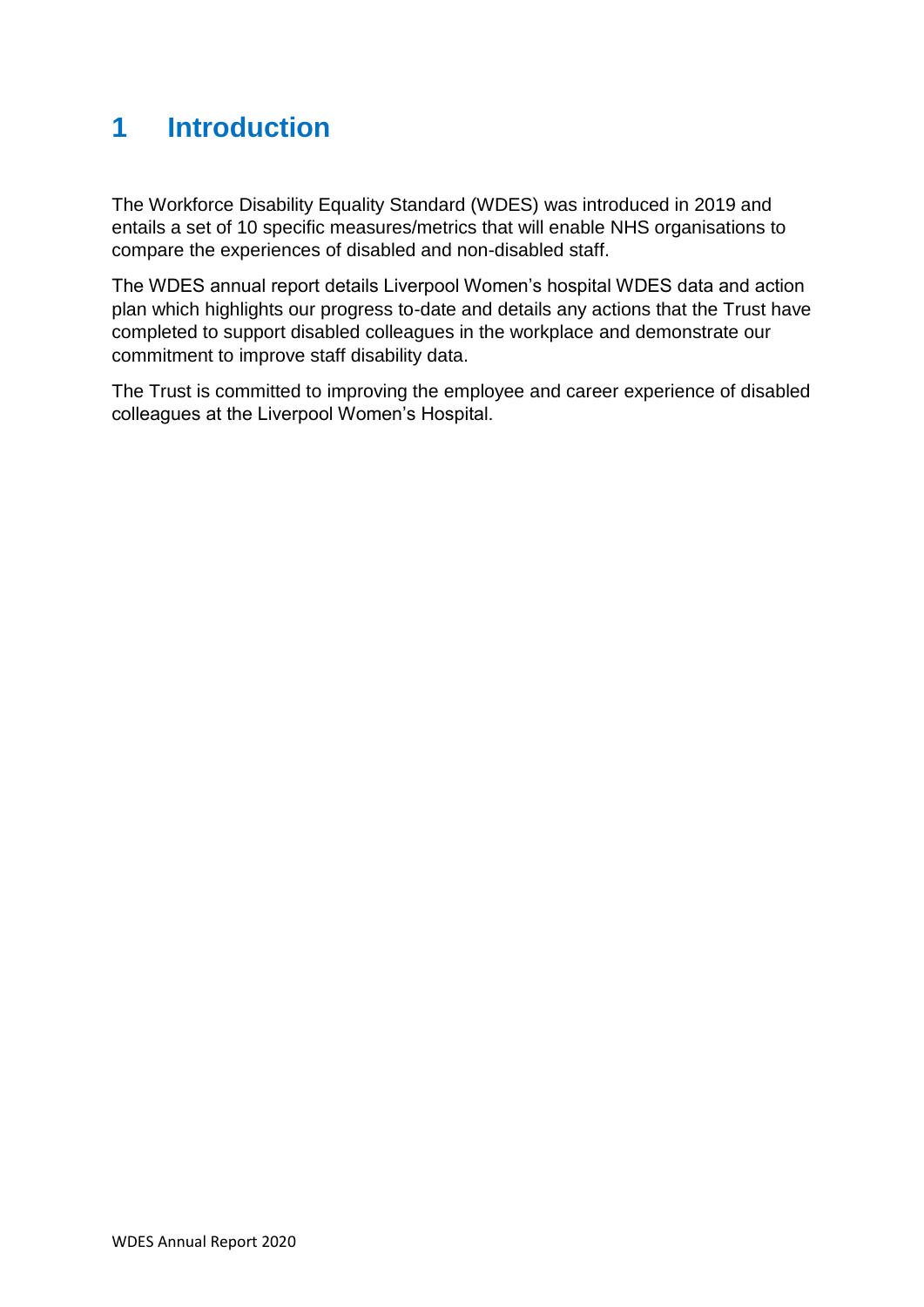## **2 Executive summary**

Overall the number of disabled staff in the Trust has not changed at 3% compared to the figure reported in 2019. Challenges remain in encouraging disabled staff to selfdeclare their disability on ESR and this is the focus of ongoing communication and engagement.

In terms of band distribution, there are no disabled staff above band 8a in nonclinical roles, but 2 individuals at Band 8a and Band 8b respectively, in clinical roles. There are no medical staff reported to have a disability.

In terms of recruitment, non-disabled staff above band 8a are 2.32 times more likely to be appointed from shortlisting stage than disabled candidates.

No one with a disability entered into a formal disciplinary process in the 12 months prior to 31 March 2020 within the Trust.

It is however concerning that (22%) of disabled staff stated in the 2019 Staff Survey that they have experienced bullying, harassment or abuse in the workplace from other colleagues, although this is lower than the national average for disabled staff (27%). Disabled staff at the Trust are slightly more likely to report it (58%) than nondisabled staff (56%).

(82%) of disabled staff believes the Trust provides equal opportunities for career progression compared to (90%) of non-disabled employees.

## **3 WDES progress in 2019/20**

As a Trust we have made improvements to the data collection of staff declaring a disability by raising awareness at the start of an employee's journey at corporate induction and communicating regularly requesting employees to update personal details held on ESR. This will improve consistency in reporting and data collection.

Regular recruitment audits take place to monitor applications for employment with the Trust which enables us to review the number of applications and appointments of disabled employees.

We have trained managers on reasonable adjustments and a supportive approach to attendance management and promoted awareness in relation to both short term and long term disabilities across the Trust to support staff with disabilities to remain in employment.

The Trust has launched a Staff Supporters network who will provide regular visible presence in the Trust and offer staff support, advice and signpost employees to other services which may be of particular beneficial to employees with disabilities.

We have expanded our programme of internships for disabled staff via our widening participation scheme. Previous schemes have focused on young people with autism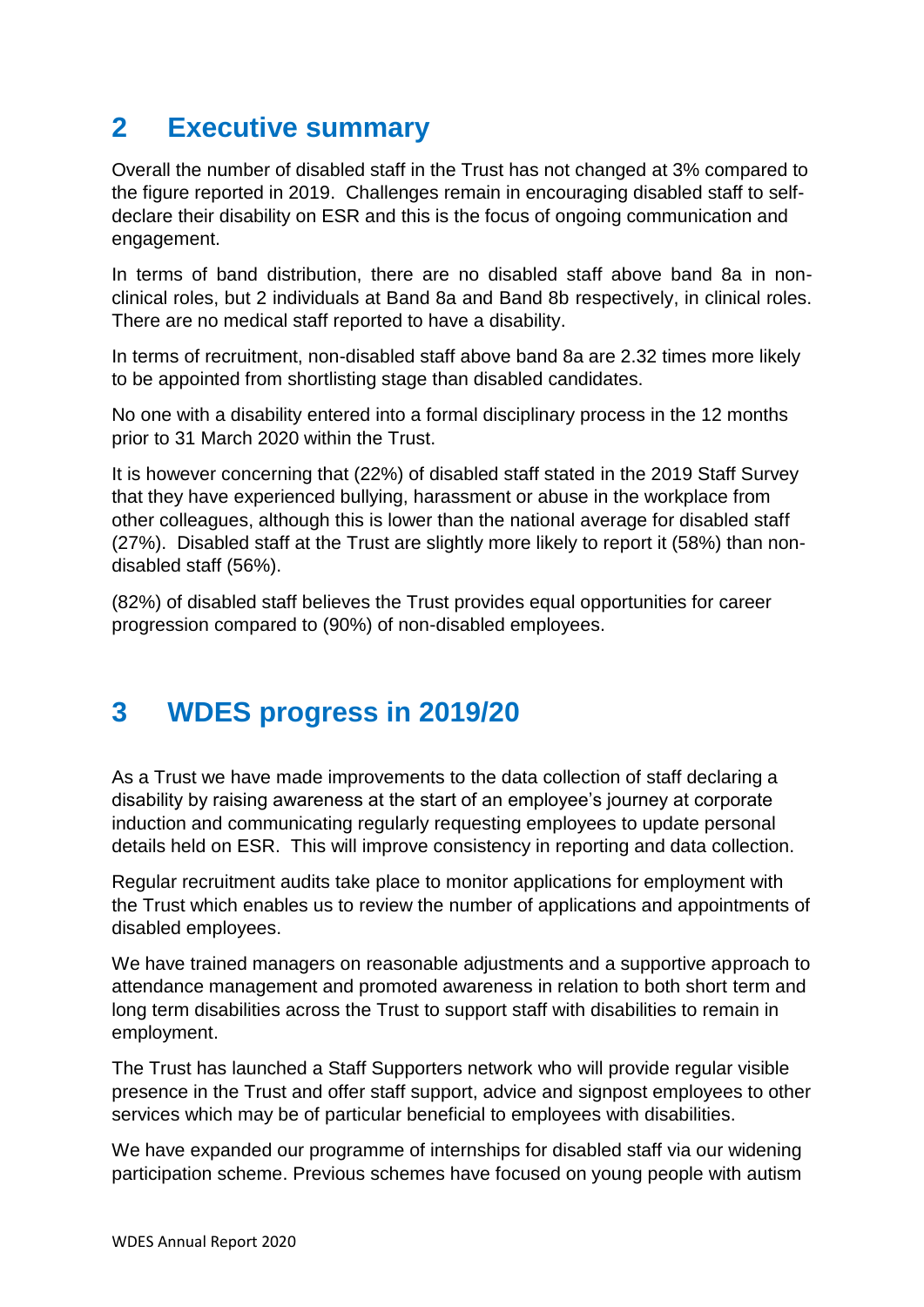and additional learning needs and were delivered in partnership with a local college. Although pre-employment programmes are currently on hold due to Covid-19, this will improve opportunities for disabled people.

A review of Equality, Diversity and Inclusion training has been undertaken and updated training will be rolled out in early 2021 to improve the employee experience and engagement and to increase awareness of equality, diversity and inclusion across the Trust.

Lunch and learn sessions have taken place to increase awareness for line managers about the meaning and prevention of bullying, harassment, abuse. We have issued regular communications trust-wide about bullying, harassment and abuse to capture all employees.

We are in the process of establishing a staff network for staff with disabilities, building on the successful model of our BAME staff network.

We are in the process of rolling out a career coaching programme to nursing and midwifery staff initially, targeting colleagues with protected characteristics including disability.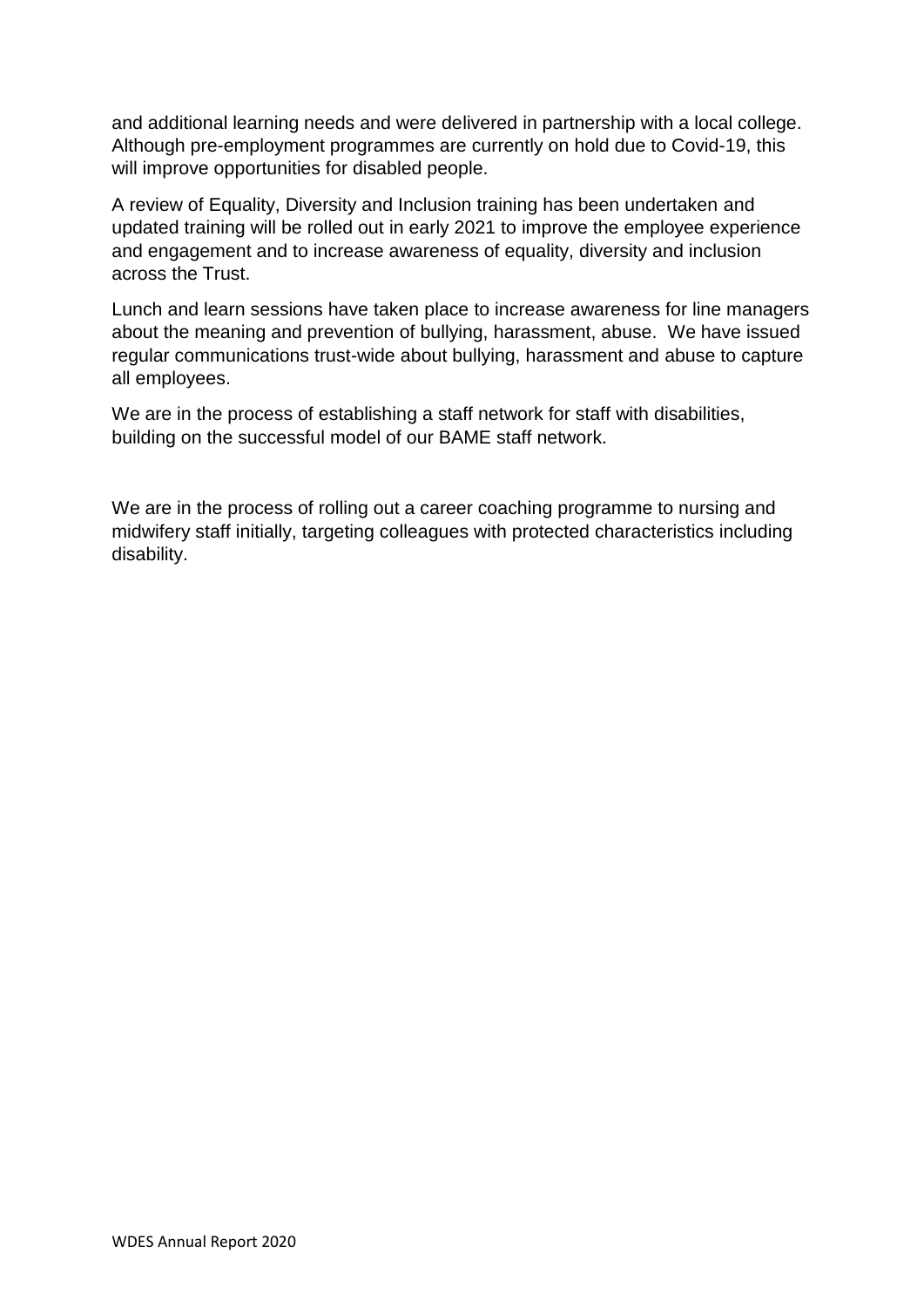## **4 Conclusion and next steps**

As a Trust, some positive action has been taken with the objective of increasing the diversity of the workforce but whilst LWH compares favourably in many indicators compared with other Trusts, there has been no increase in the diversity of our workforce compared with the 2019 report.

It is recognised that there is a lack of disabled staff above band 8a – 8b in nonclinical roles and we will continue to both a) develop staff from within and b) promote ourself as a 'Disability confident employer' to wider audiences.

At board level, our approach to ED&I has been revised to ensure that LWH ambition to be the best Trusts in the UK in creating an inclusive culture across all levels of the organisation.

Equality objectives (currently in place until 2023) are;

- Enhanced training offer and career coaching for under-represented groups
- Commitment to appoint % of senior staff to under-represented groups
- Pilot reverse mentoring for under-represented groups
- Launch a staff network group for staff with disabilities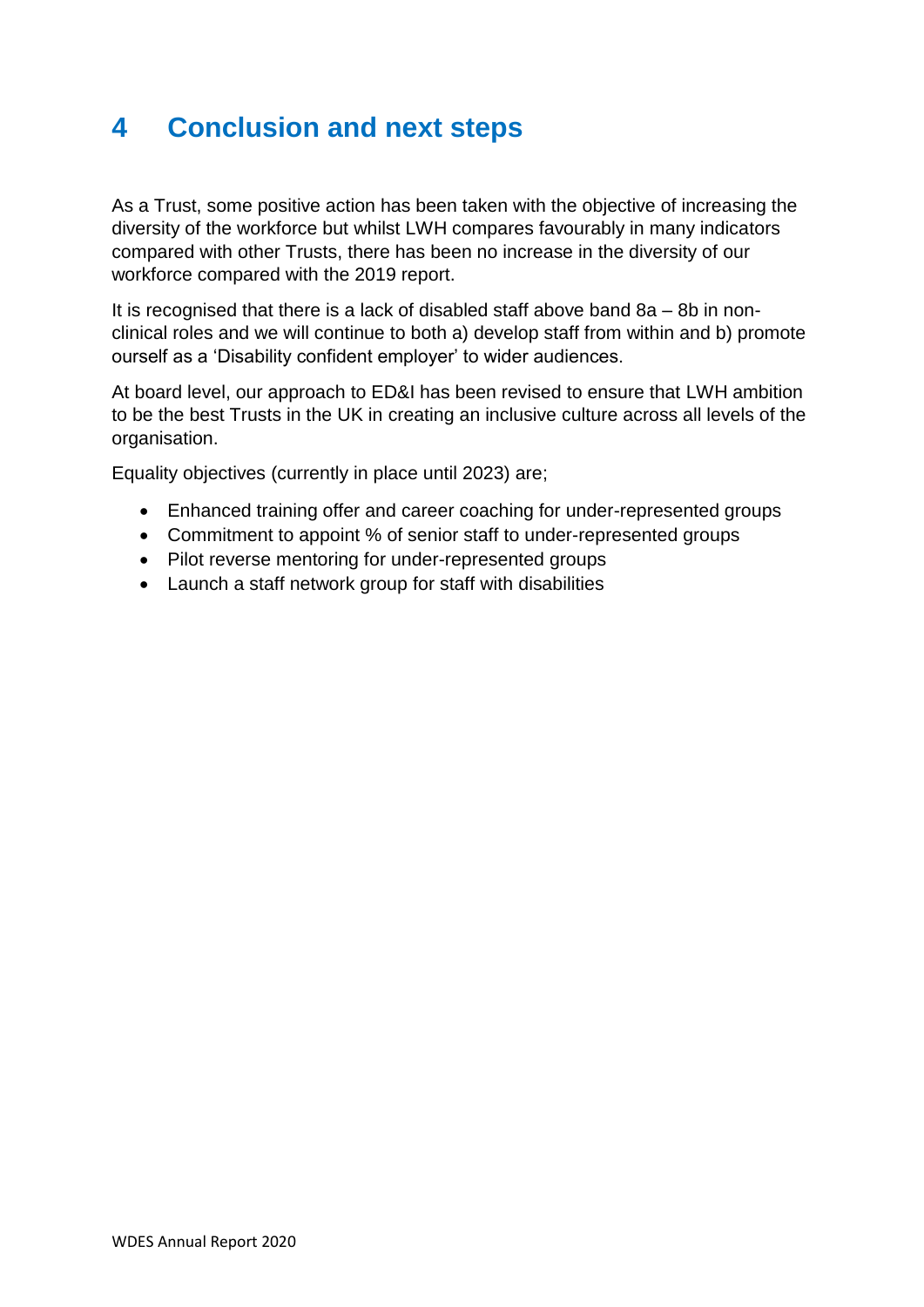## **Appendix 1 WDES metrics report**

Detailed below is the organisation's WDES data which was submitted in August 2020 covering the period1 April 2019– 31 March 2020

**Metric 1 Percentage of staff in AfC pay bands or medical and dental subgroups and very senior managers (including executive board members) compared with the percentage of staff in the overall workforce.** 

### **(Data source: ESR).**

**1a. Non-clinical workforce**

|                                                   | <b>Disabled</b><br>staff in<br>2019 | <b>Disabled</b><br>staff in 2020 | <b>Disabled</b><br>staff in<br>2019/2020 | Non-<br>disabled<br>staff in 2019 | Non-<br>disabled<br>staff in 2020 | Non-<br>disabled<br>staff in<br>2019/2020 | Unknown/null<br>staff in 2019 | Unknown/null<br>staff in 2020 | Unknown/null<br>staff in<br>2019/2020 | <b>Total staff in</b><br>2019 | <b>Total staff in</b><br>2020 |
|---------------------------------------------------|-------------------------------------|----------------------------------|------------------------------------------|-----------------------------------|-----------------------------------|-------------------------------------------|-------------------------------|-------------------------------|---------------------------------------|-------------------------------|-------------------------------|
|                                                   | Percentage<br>(%)                   | Percentage<br>(%)                | % points<br>difference<br>$(+/-)$        | Percentage<br>(% )                | Percentage<br>(% )                | % points<br>difference<br>$(+/-)$         | Percentage<br>(% )            | Percentage<br>(%)             | % points<br>difference $(+/-)$        | <b>Headcount</b>              | <b>Headcount</b>              |
| <b>Cluster 1</b><br>(Bands)<br>$1 - 4$            | 4.93%                               | 4.00%                            | $-0.93%$                                 | 80.30%                            | 83.40%                            | 3.10%                                     | 14.78%                        | 12.60%                        | $-2.18%$                              | 203                           | 223                           |
| <b>Cluster 2</b><br>(Band 5 - 7)                  | 8.11%                               | 5.00%                            | $-3.11%$                                 | 82.43%                            | 80.00%                            | $-2.43%$                                  | 9.46%                         | 15.00%                        | 5.54%                                 | 74                            | 80                            |
| <b>Cluster 3</b><br>(Bands 8a -<br>8 <sub>b</sub> | 8.70%                               | 7.10%                            | $-1.60%$                                 | 82.61%                            | 82.10%                            | $-0.51%$                                  | 8.70%                         | 10.70%                        | 2.00%                                 | 23                            | 28                            |
| <b>Cluster 4</b><br>(Bands)<br>$8c - 9 &$<br>VSM) | $0.00\%$                            | $0.00\%$                         | 0.00%                                    | 94.44%                            | 69.60%                            | $-24.84%$                                 | 5.56%                         | 30.40%                        | 24.84%                                | 18                            | 23                            |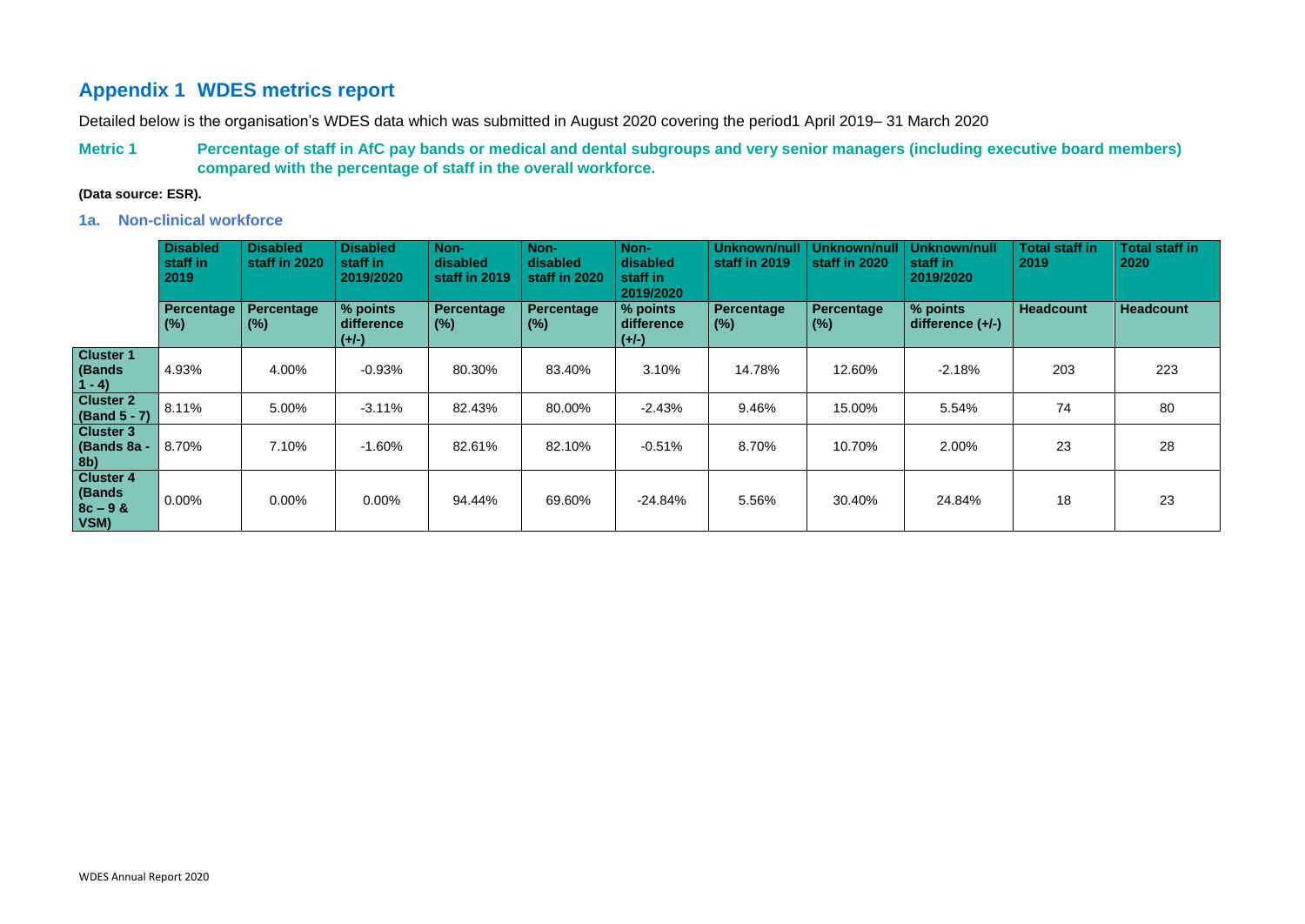### **1b. Clinical workforce**

|                                                                                                                       | <b>Disabled</b><br>staff in 2019 | <b>Disabled</b><br>staff in 2020 | <b>Disabled</b><br>staff in<br>2019/2020 | Non-<br>disabled<br>staff in 2019 | Non-<br>disabled<br>staff in 2020 | Non-<br>disabled<br>staff in<br>2019/2020 | <b>Unknown/null</b><br>staff in 2019 | <b>Unknown/nul</b><br>staff in 2020 | <b>Unknown/null</b><br>staff in<br>2019/2020 | <b>Total staff in</b><br>2019 | <b>Total staff in</b><br>2020 |
|-----------------------------------------------------------------------------------------------------------------------|----------------------------------|----------------------------------|------------------------------------------|-----------------------------------|-----------------------------------|-------------------------------------------|--------------------------------------|-------------------------------------|----------------------------------------------|-------------------------------|-------------------------------|
|                                                                                                                       | Percentage<br>(%)                | <b>Percentage</b><br>(% )        | % points<br>difference<br>$(+/-)$        | <b>Percentage</b><br>$(\%)$       | <b>Percentage</b><br>(% )         | % points<br>difference<br>$(+/-)$         | <b>Percentage</b><br>(%)             | <b>Percentage</b><br>(%)            | % points<br>difference<br>$(+/-)$            | <b>Headcount</b>              | <b>Headcount</b>              |
| <b>Cluster 1</b><br>(Bands 1 - 4)                                                                                     | 2.20%                            | 1.77%                            | $-0.43%$                                 | 66.08%                            | 68.14%                            | 2.06%                                     | 31.72%                               | 30.09%                              | $-1.63%$                                     | 223                           | 226                           |
| <b>Cluster 2</b><br>(Band 5 - 7)                                                                                      | 3.71%                            | 2.34%                            | $-1.37%$                                 | 71.32%                            | 75.39%                            | 4.07%                                     | 24.97%                               | 22.27%                              | $-2.70%$                                     | 770                           | 768                           |
| <b>Cluster 3</b><br>(Bands 8a -<br>8b)                                                                                | 6.15%                            | 3.33%                            | $-2.82%$                                 | 70.77%                            | 73.33%                            | 2.56%                                     | 23.08%                               | 23.33%                              | 0.25%                                        | 65                            | 60                            |
| <b>Cluster 4</b><br>(Bands 8c -<br><b>9 &amp; VSM)</b>                                                                | 7.14%                            | 0.00%                            | $-7.14%$                                 | 50.00%                            | 100.00%                           | 50.00%                                    | 42.86%                               | 0.00%                               | $-42.86%$                                    | 12                            | 6                             |
| <b>Cluster 5</b><br>(Medical and<br>Dental staff,<br><b>Consultants)</b>                                              | 1.39%                            | 0.00%                            | $-1.39%$                                 | 68.06%                            | 77.33%                            | 9.27%                                     | 30.56%                               | 22.67%                              | $-7.89%$                                     | 71                            | 75                            |
| <b>Cluster 6</b><br>(Medical and<br>Dental staff,<br>Non-<br>consultant<br>career<br>grade)                           | 5.56%                            | 0.00%                            | $-5.56%$                                 | 61.11%                            | 81.82%                            | 20.71%                                    | 33.33%                               | 18.18%                              | $-15.15%$                                    | 17                            | 22                            |
| <b>Cluster 7</b><br>(Medical and<br><b>Dental staff,</b><br><b>Medical and</b><br><b>Dental</b><br>trainee<br>grades) | 0.00%                            | 0.00%                            | 0.00%                                    | 0.00%                             | 100.00%                           | 100.00%                                   | 100.00%                              | 0.00%                               | $-100.00\%$                                  | -1                            | 2                             |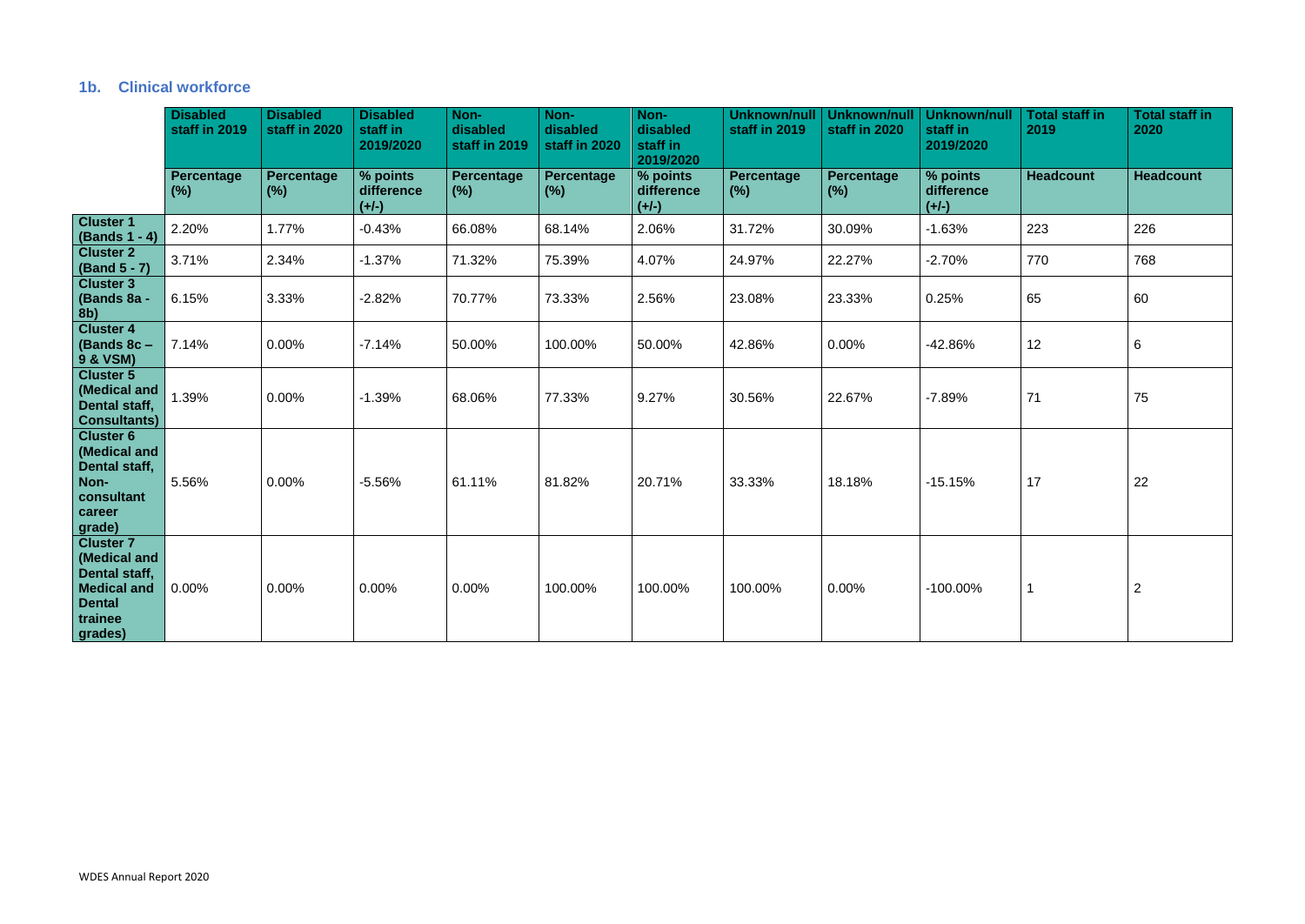### **Overall Workforce percentage by Disability**



**Metric 2 – Relative likelihood of Disabled staff compared to non-disabled staff being appointed from shortlisting across all posts**

**(Data source: Trust's recruitment data)**

|                                                                                                                         | <b>Relative likelihood in 2019</b> | <b>Relative likelihood in 2020</b> | Relative likelihood difference (+-) |
|-------------------------------------------------------------------------------------------------------------------------|------------------------------------|------------------------------------|-------------------------------------|
| <b>Relative likelihood of non-</b><br>disabled staff being<br>appointed from shortlisting<br>compared to Disabled staff | 1.63                               | 2.32                               | 0.69                                |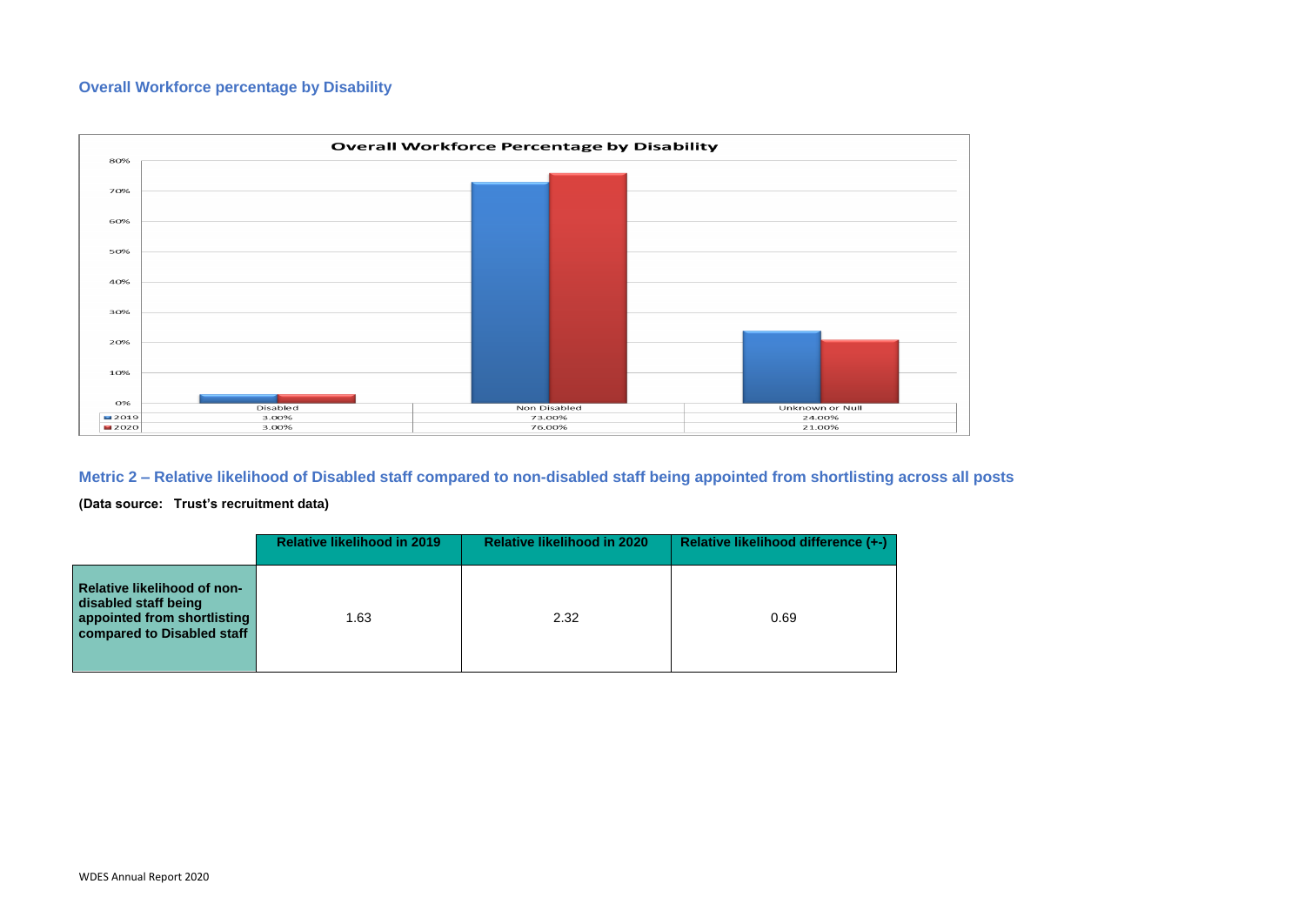### **Metric 3 – Relative likelihood of Disabled staff compared to non-disabled staff entering the formal capability process, as measured by entry into the formal capability procedure.**

**(Data source: Trust's HR data)**

|                                                                                                                                   | <b>Relative likelihood in 2018/19</b> | <b>Relative likelihood in 2019/20</b> | Relative likelihood difference (+-) |
|-----------------------------------------------------------------------------------------------------------------------------------|---------------------------------------|---------------------------------------|-------------------------------------|
| <b>Relative likelihood of</b><br><b>Disabled staff entering</b><br>formal capability process<br>compared to non-disabled<br>staff | 0.00                                  | 0.00                                  | 0.00                                |

### **Metric 4 – Percentage of Disabled staff compared to non-disabled staff experiencing harassment, bullying or abuse.**

**(Data source: Question 13, NHS Staff Survey)**

| % points difference<br>$(+/-)$ between<br><b>Disabled staff and</b><br>non-disabled staff<br>responses 2019 |
|-------------------------------------------------------------------------------------------------------------|
| 9%                                                                                                          |
| 8%                                                                                                          |
| 9%                                                                                                          |
| 2%                                                                                                          |

|                                                                                                                                                                           | <b>Disabled staff</b><br>responses to 2018<br><b>NHS Staff Survey</b> | <b>Non-disabled staff</b><br>responses to 2018<br><b>NHS Staff Survey</b> | % points difference<br>$(+/-)$ between<br><b>Disabled staff and</b><br>non-disabled staff<br>responses 2018 | <b>Disabled staff</b><br>responses to 2019<br><b>NHS Staff Survey</b> | <b>Non-disabled staff</b><br>responses to 2019<br><b>NHS Staff Survey</b> | % points di<br>$(+/-)$ bet<br><b>Disabled s</b><br>non-disabl<br>response |
|---------------------------------------------------------------------------------------------------------------------------------------------------------------------------|-----------------------------------------------------------------------|---------------------------------------------------------------------------|-------------------------------------------------------------------------------------------------------------|-----------------------------------------------------------------------|---------------------------------------------------------------------------|---------------------------------------------------------------------------|
|                                                                                                                                                                           | Percentage (%)                                                        | Percentage (%)                                                            |                                                                                                             | Percentage (%)                                                        | Percentage (%)                                                            |                                                                           |
| 4a) Staff experiencing<br>harassment, bullying or<br>abuse from patients/<br>service users, their<br>relatives or other<br>members of the public<br>in the last 12 months | 30%                                                                   | 20%                                                                       | 10%                                                                                                         | 19%                                                                   | 28%                                                                       | 9%                                                                        |
| 4b) Staff experiencing<br>harassment, bullying or<br>abuse from managers<br>in the last 12 months                                                                         | 25%                                                                   | 9%                                                                        | 16%                                                                                                         | 15%                                                                   | 7%                                                                        | 8%                                                                        |
| 4c) Staff experiencing<br>harassment, bullying or<br>abuse from other<br>colleagues in the last 12<br>months                                                              | 27%                                                                   | 13%                                                                       | 14%                                                                                                         | 22%                                                                   | 13%                                                                       | 9%                                                                        |
| 4d) Staff saying that the<br>last time they<br>experienced<br>harassment, bullying or<br>abuse at work, they or a<br>colleague reported it in<br>the last 12 months       | 49%                                                                   | 56%                                                                       | 7%                                                                                                          | 58%                                                                   | 56%                                                                       | 2%                                                                        |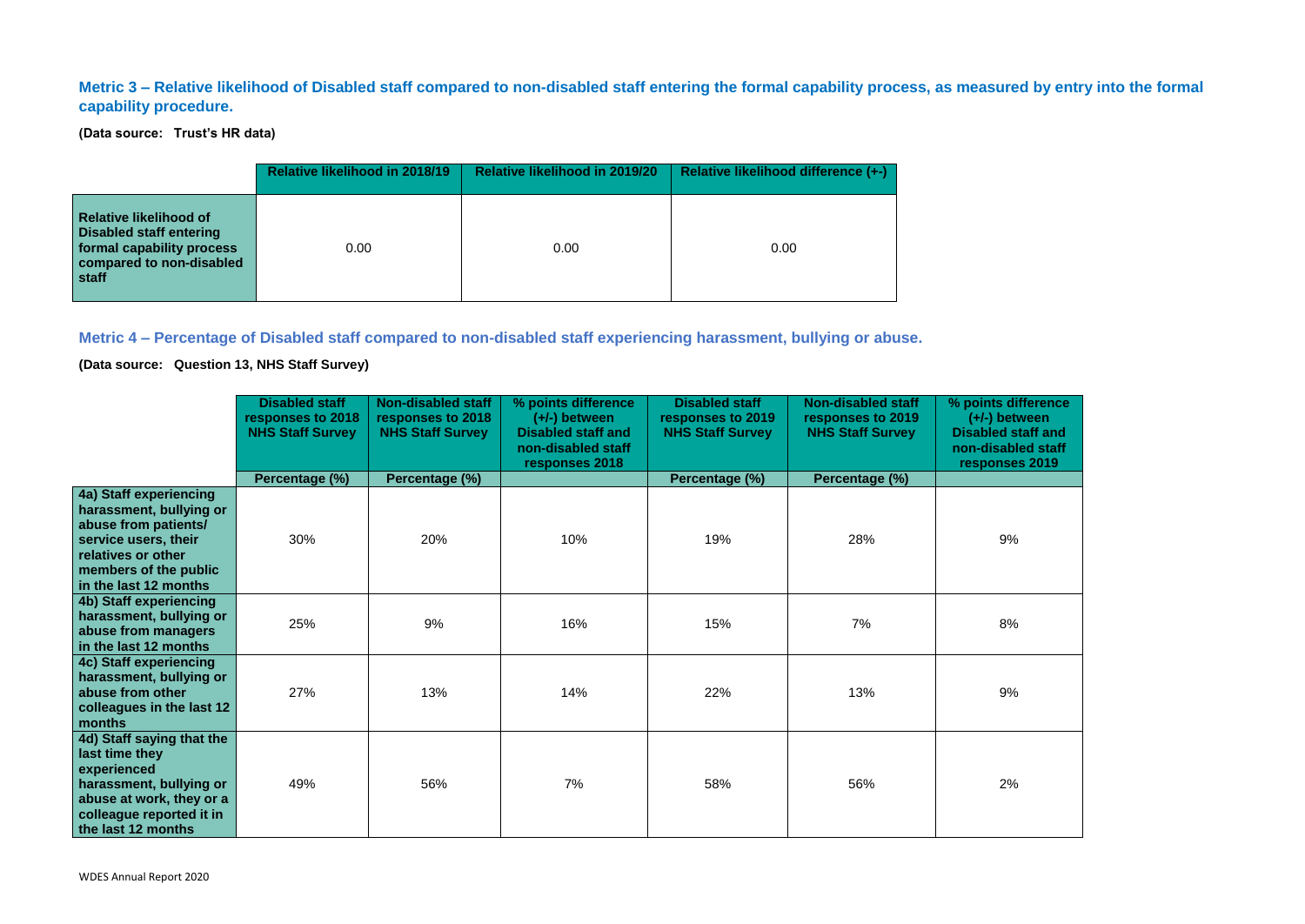### **Metrics 5 – 8**

**(Data source: Questions 14, 11, 5, 28b, NHS Staff Survey)**

| % points difference<br>$(+/-)$ between<br><b>Disabled staff and</b><br>non-disabled staff<br>responses 2019 |  |  |  |  |  |  |  |  |
|-------------------------------------------------------------------------------------------------------------|--|--|--|--|--|--|--|--|
| 8%                                                                                                          |  |  |  |  |  |  |  |  |
| 14%                                                                                                         |  |  |  |  |  |  |  |  |
| 11%                                                                                                         |  |  |  |  |  |  |  |  |
| N/A                                                                                                         |  |  |  |  |  |  |  |  |

|                                                                                                                                                                                                                                            | <b>Disabled staff</b><br>responses to 2018<br><b>NHS Staff Survey</b> | <b>Non-disabled staff</b><br>responses to 2018<br><b>NHS Staff Survey</b> | % points difference<br>$(+/-)$ between<br><b>Disabled staff and</b><br>non-disabled staff<br>responses 2018 | <b>Disabled staff</b><br>responses to 2019<br><b>NHS Staff Survey</b> | <b>Non-disabled staff</b><br>responses to 2019<br><b>NHS Staff Survey</b> | % points dif<br>$(+/-)$ bety<br><b>Disabled st</b><br>non-disable<br><b>responses</b> |
|--------------------------------------------------------------------------------------------------------------------------------------------------------------------------------------------------------------------------------------------|-----------------------------------------------------------------------|---------------------------------------------------------------------------|-------------------------------------------------------------------------------------------------------------|-----------------------------------------------------------------------|---------------------------------------------------------------------------|---------------------------------------------------------------------------------------|
|                                                                                                                                                                                                                                            | Percentage (%)                                                        | Percentage (%)                                                            |                                                                                                             | Percentage (%)                                                        | Percentage (%)                                                            |                                                                                       |
| <b>Metric 5 - Percentage of</b><br><b>Disabled staff</b><br>compared to non-<br>disabled staff believing<br>that the trust provides<br>equal opportunities for<br>career progression or<br>promotion.                                      | 82%                                                                   | 89%                                                                       | 7%                                                                                                          | 82%                                                                   | 90%                                                                       | 8%                                                                                    |
| Metric 6 - Percentage of<br><b>Disabled staff</b><br>compared to non-<br>disabled staff saying<br>that they have felt<br>pressure from their<br>manager to come to<br>work, despite not<br>feeling well enough to<br>perform their duties. | 35%                                                                   | 30%                                                                       | 5%                                                                                                          | 37%                                                                   | 23%                                                                       | 14%                                                                                   |
| <b>Metric 7 - Percentage of</b><br><b>Disabled staff</b><br>compared to non-<br>disabled staff saying<br>that they are satisfied<br>with the extent to which<br>their organisation<br>values their work.                                   | 36%                                                                   | 46%                                                                       | 10%                                                                                                         | 39%                                                                   | 50%                                                                       | 11%                                                                                   |
| Metric 8 - Percentage of<br><b>Disabled staff saying</b><br>that their employer has<br>made adequate<br>adjustment(s) to enable<br>them to carry out their<br>work.                                                                        | 69%                                                                   | N/A                                                                       | N/A                                                                                                         | 77%                                                                   | N/A                                                                       | N/A                                                                                   |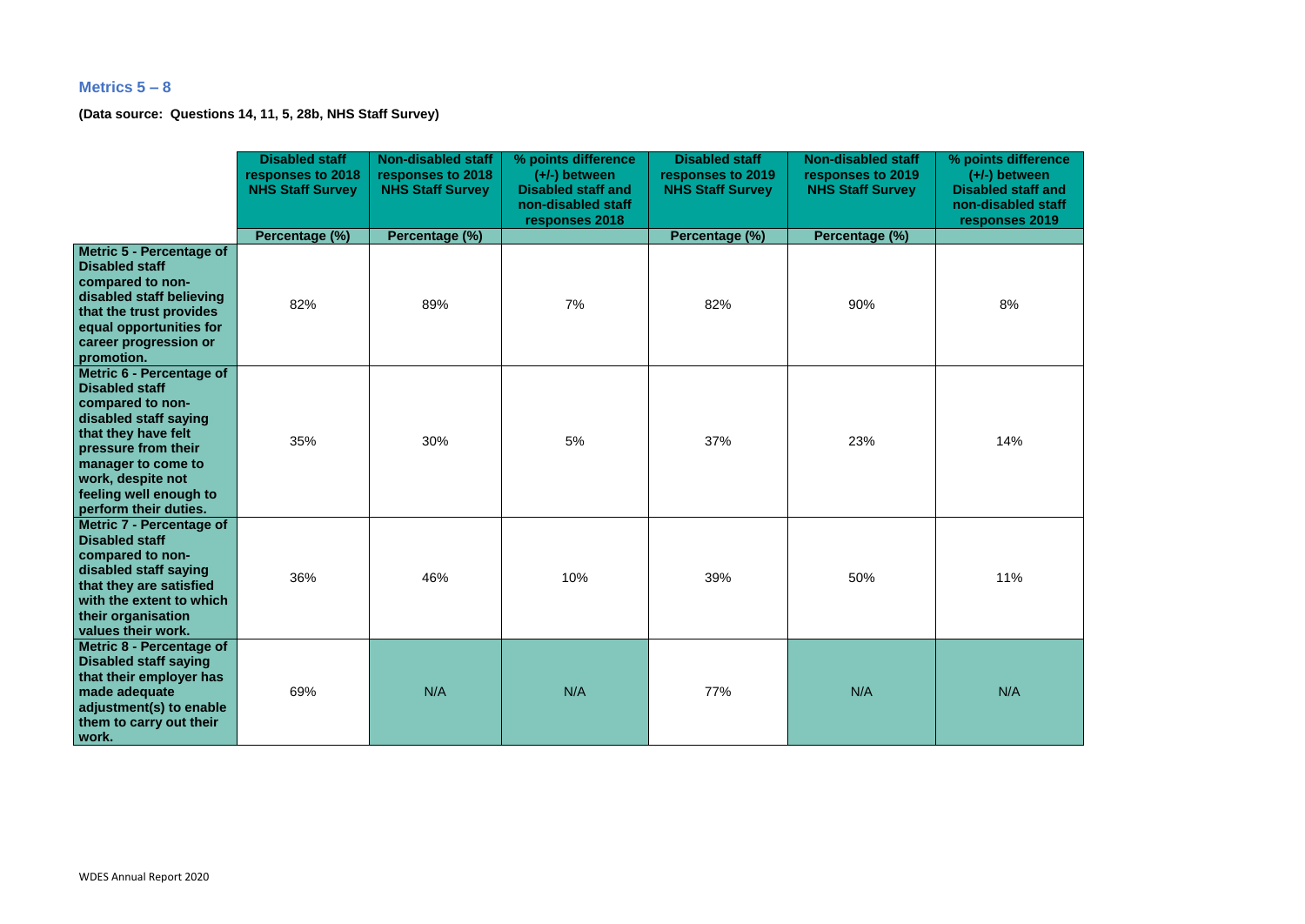### **Metric 9 – Disabled staff engagement**

**(Data source: NHS Staff Survey)**



nclusion in view of the

|                                                                                                                                                                                                                                                                                            | <b>Disabled staff</b><br>engagement<br>score for 2018<br><b>NHS Staff Survey</b> | Non-disabled staff<br>engagement score<br>for 2018 NHS Staff<br><b>Survey</b> | Difference (+/-)<br>between disabled<br>staff and non-<br>disabled staff<br>engagement scores<br>2018 | <b>Disabled staff</b><br>engagement score for<br><b>2019 NHS Staff Survey</b> | <b>Non-disabled staff</b><br>engagement score<br>for 2019 NHS Staff<br><b>Survey</b> | Difference (+<br><b>Disabled sta</b><br>disable<br>engageme<br><b>201</b> |
|--------------------------------------------------------------------------------------------------------------------------------------------------------------------------------------------------------------------------------------------------------------------------------------------|----------------------------------------------------------------------------------|-------------------------------------------------------------------------------|-------------------------------------------------------------------------------------------------------|-------------------------------------------------------------------------------|--------------------------------------------------------------------------------------|---------------------------------------------------------------------------|
| a) The staff engagement score for<br>Disabled staff, compared to non-<br>disabled staff.                                                                                                                                                                                                   | 6.5                                                                              | 7.0                                                                           | $-5$                                                                                                  | 6.9                                                                           | 7.3                                                                                  |                                                                           |
|                                                                                                                                                                                                                                                                                            |                                                                                  |                                                                               |                                                                                                       |                                                                               |                                                                                      |                                                                           |
| b) Has your trust taken action to facilitate the voices of Disabled staff in your organisation to be heard? (Yes) or (No) - Yes                                                                                                                                                            |                                                                                  |                                                                               |                                                                                                       |                                                                               |                                                                                      |                                                                           |
| Please provide at least one practical example of action taken in the last 12 months to engage with Disabled staff.                                                                                                                                                                         |                                                                                  |                                                                               |                                                                                                       |                                                                               |                                                                                      |                                                                           |
| <b>Example 1:</b> The Trust has implemented staff supporters to engage with all staff and in particular those staff who are covered under equality, diversity and inclusion in view<br>pandemic, in particular disabled employees may be disadvantaged and may require additional support. |                                                                                  |                                                                               |                                                                                                       |                                                                               |                                                                                      |                                                                           |
| Example 2:                                                                                                                                                                                                                                                                                 |                                                                                  |                                                                               |                                                                                                       |                                                                               |                                                                                      |                                                                           |
|                                                                                                                                                                                                                                                                                            |                                                                                  |                                                                               |                                                                                                       |                                                                               |                                                                                      |                                                                           |
| <b>Example 3:</b>                                                                                                                                                                                                                                                                          |                                                                                  |                                                                               |                                                                                                       |                                                                               |                                                                                      |                                                                           |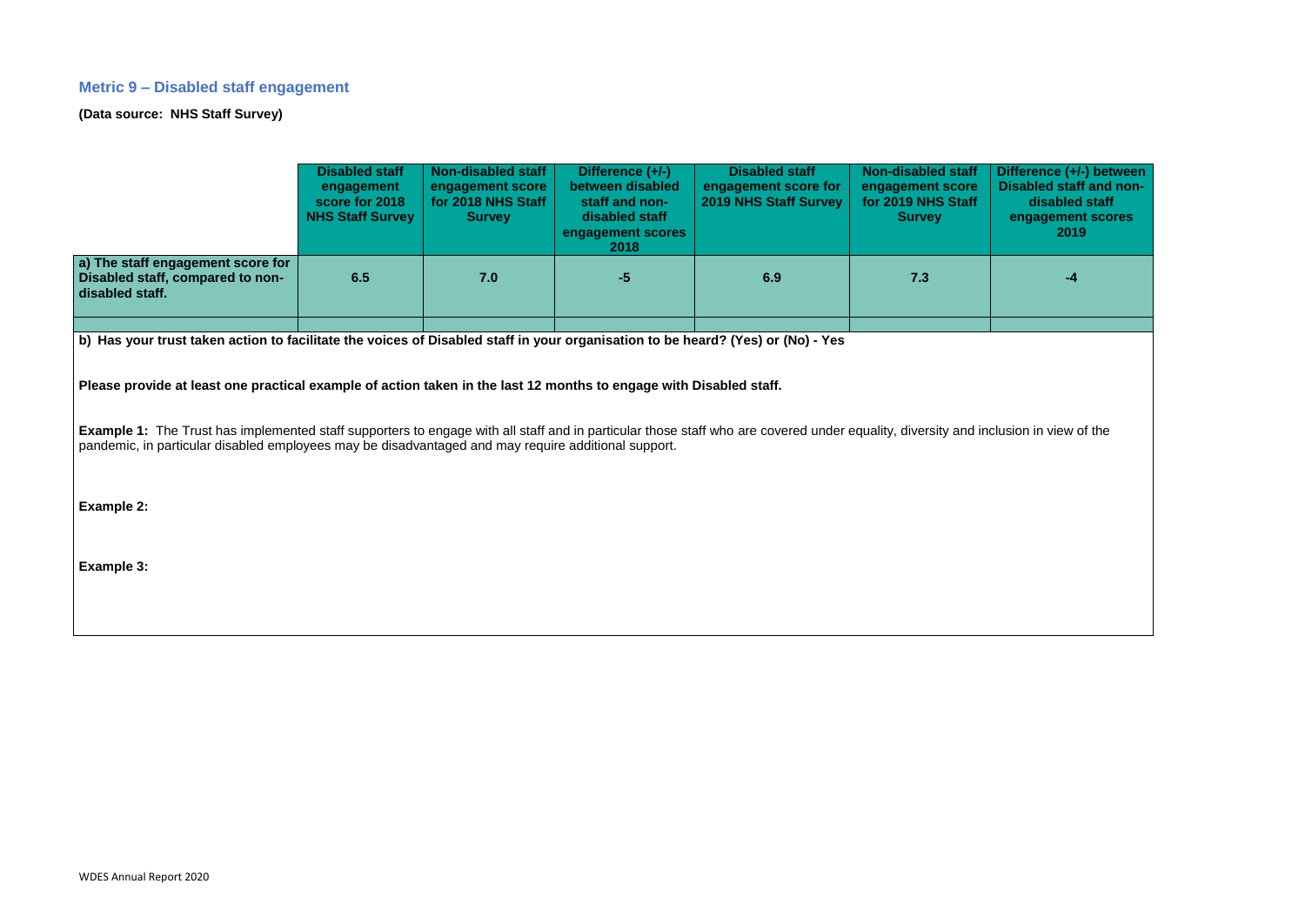**Metric 10 – Percentage difference between the organisation's board voting membership and its organisation's overall workforce**

**(Data source: NHS ESR and/or trust's local data)**

|                                                                                                      | <b>Disabled Board</b><br>members in<br>2019 | Non-disabled<br><b>Board</b><br>members in<br>2019 | <b>Board members</b><br>with disability<br>status unknown<br>in 2019 | % points<br>difference $(+/-)$<br><b>between</b><br><b>Disabled Board</b><br>members and<br><b>Disabled staff</b><br>in overall<br>workforce | <b>Disabled</b><br><b>Board</b><br>members in<br>2020 | Non-disabled<br><b>Board members</b><br>in 2020 | <b>Board members</b><br>with disability<br>status unknown<br>in 2020 | % points<br>difference $(+/-)$<br><b>Between Disabled</b><br>and non-disabled<br><b>Board members in</b><br><b>2020</b> |
|------------------------------------------------------------------------------------------------------|---------------------------------------------|----------------------------------------------------|----------------------------------------------------------------------|----------------------------------------------------------------------------------------------------------------------------------------------|-------------------------------------------------------|-------------------------------------------------|----------------------------------------------------------------------|-------------------------------------------------------------------------------------------------------------------------|
|                                                                                                      | Percentage (%)                              | Percentage<br>(% )                                 | Percentage (%)                                                       |                                                                                                                                              | Percentage<br>(% )                                    | Percentage (%)                                  |                                                                      |                                                                                                                         |
| <b>Percentage difference</b><br>between the                                                          | $Exec = 0\%$                                | $Exec = 100%$                                      | $Exec = 0%$                                                          |                                                                                                                                              | $Exec = 0\%$                                          | $Exec = 86%$                                    | $Exec = 14%$                                                         |                                                                                                                         |
| organisation's Board<br>voting membership and                                                        | Non-exec = $0\%$                            | Non-exec $=$<br>0%                                 | $Non-exec =$<br>100%                                                 | Total Board $=$<br>Overall                                                                                                                   | $Non-exec =$<br>$0\%$                                 | Non-exec = $17%$                                | Non-exec = $83\%$                                                    | Total Board $=$                                                                                                         |
| its organisation's overall<br>workforce, disaggregated<br>by Exec/non-exec and<br>Voting/non-voting. | Voting $= 0\%$                              | Voting $= 43\%$                                    | Voting $= 57\%$                                                      | workforce $=$                                                                                                                                | Voting $= 0\%$                                        | Voting $= 86\%$                                 | Voting $= 14\%$                                                      | Overall workforce $=$                                                                                                   |
|                                                                                                      | Non-voting $=$<br>$0\%$                     | Non-voting $=$<br>0%                               | Non-voting $= 0\%$                                                   | Difference $=$                                                                                                                               | Non-voting $=$<br>0%                                  | Non-voting $= 17\%$                             | Non-voting $=$<br>83%                                                | Difference $=$                                                                                                          |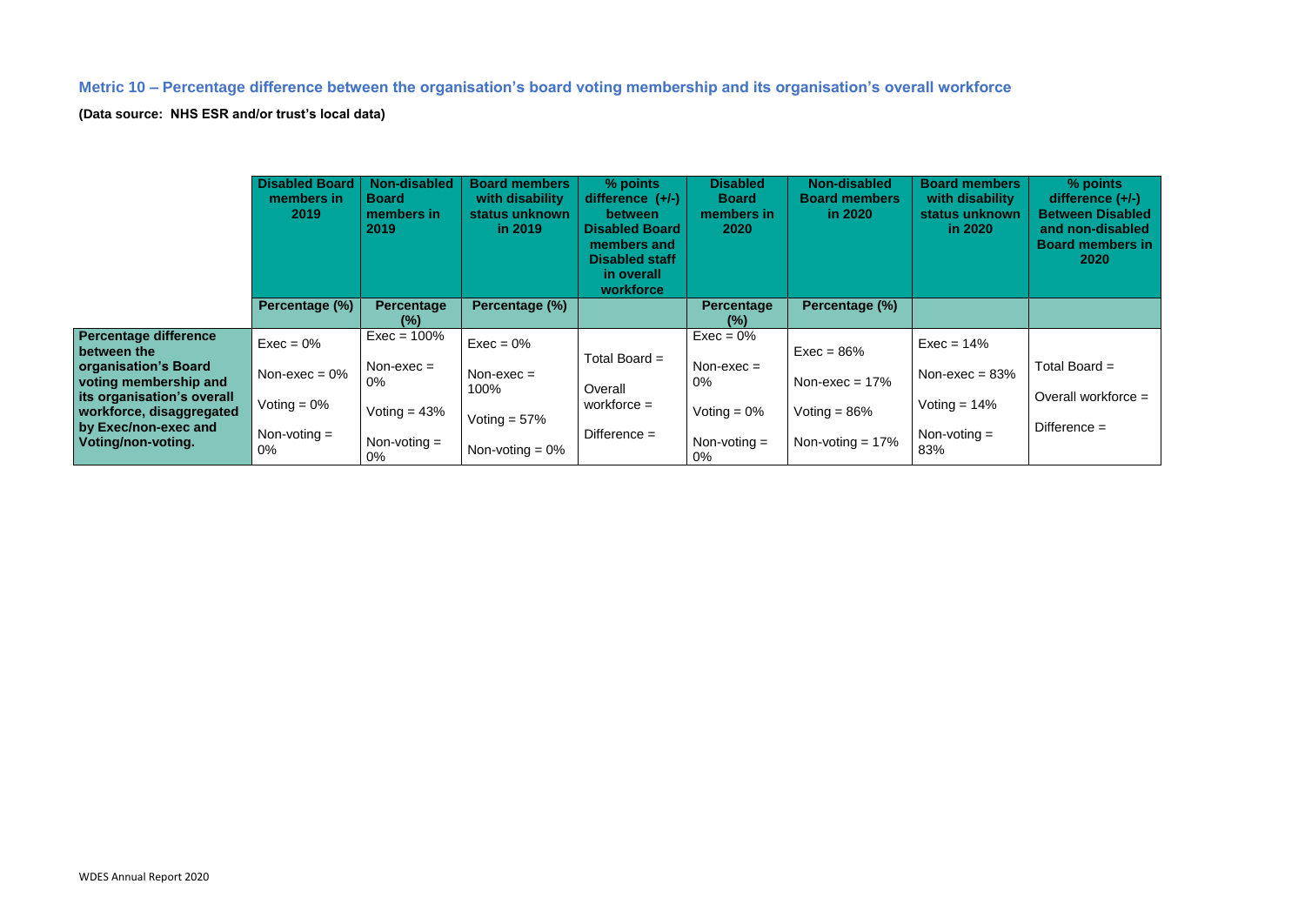# **APPENDIX 2 - WDES action plan 2020/21**

| <b>Metric</b>      | <b>Objective</b>                                                                                                                                                                                                                                        | <b>Action/s</b>                                                                                                                                                                                                                                                                                                                                                                                                                                                                                                                                                    | <b>Timescales</b> | Lead/s                                                                        | <b>Why</b>                                                                                                                                                  |
|--------------------|---------------------------------------------------------------------------------------------------------------------------------------------------------------------------------------------------------------------------------------------------------|--------------------------------------------------------------------------------------------------------------------------------------------------------------------------------------------------------------------------------------------------------------------------------------------------------------------------------------------------------------------------------------------------------------------------------------------------------------------------------------------------------------------------------------------------------------------|-------------------|-------------------------------------------------------------------------------|-------------------------------------------------------------------------------------------------------------------------------------------------------------|
| Metric 1           | Encourage an increase in the number of<br>Disabled employees declaring disability<br>with the Trust as an employer.                                                                                                                                     | Raise awareness from the start of an employee's journey at<br>corporate induction<br>Regular requests via communications to update personal<br>details held on 'My ESR'<br>Updates on the HWB newsletters<br>Supportive campaigns via Occupational Health<br>Do quarterly audit to establish if there has been an<br>improvement in reporting.                                                                                                                                                                                                                     | <b>July 2020</b>  | <b>EDI Advisor/Workforce</b><br>Information<br>Manager/Occupational<br>Health | Raise awareness of<br>reporting, consistency in<br>reporting and a clear<br>understanding of how many<br>employees have a disability<br>within the Trust.   |
| Metric 9           | Launch a Staff Supporters Network of<br>staff members who provide a regular<br>visible presence in the Trust and can offer<br>all staff support, advice and signposting to<br>other services.                                                           | Identify staff who would like to become a staff supporter<br>Provide training to all staff supporters<br>Launch staff supporters initiative and communicate across<br>the trust who the staff supporters are, purpose of the role<br>and photographs to easily identify who they are                                                                                                                                                                                                                                                                               | September 2020    | <b>EDI Advisor/Deputy</b><br><b>Workforce Director</b>                        | To provide support to all<br>staff across the Trust and<br>improve engagement.                                                                              |
| Metric 8           | Develop a Support Disability in the<br>Workplace policy to include reasonable<br>adjustments                                                                                                                                                            | Reasonable adjustments guidance developed and<br>introduced.<br>Communication throughout the Trust to take place.<br>Virtual Training for all Managers to take place.                                                                                                                                                                                                                                                                                                                                                                                              | December 2020     | <b>EDI Advisor</b>                                                            | To ensure Managers are<br>aware of the support<br>available to support disabled<br>colleagues and it is applied<br>consistently across the<br>organisation. |
| Metric 2           | Implement supported interns with a local<br>college to provide the opportunity for<br>three placements for individuals with<br>disabilities to gain work experience in<br>three different departments each term                                         | Continued links to work with the community<br>Monitor through Putting People First strategy<br>Identify departments for interns, clinical coding, L & D and<br>Pharmacy.<br>On hold due to Covid-19                                                                                                                                                                                                                                                                                                                                                                | December 2020     | Learning & Development<br>Facilitator                                         | To improve opportunities for<br>disabled people and<br>improve widening<br>participation and community<br>links for the Trust.                              |
| Metric 8           | support staff members with both short<br>term and long term disabilities<br>Increase awareness about the meaning<br>and prevention of bullying, harassment,<br>abuse across the Trust.                                                                  | Promote awareness across the Trust to Develop and deliver HR 'Lunch & Learn' sessions for<br>Managers across the Trust to raise awareness of short and<br>long terms disabilities, the impact and support required<br>alongside legal implications.<br>Communicate across the Trust dates for the sessions.<br>Deliver further lunch and learn sessions to line managers to<br>raise awareness and understanding of bullying, harassment<br>and abuse across the trust and develop trust wide<br>communications<br>Communicate across the Trust dates for sessions | December 2020     | <b>HR Team</b>                                                                | To raise awareness and<br>educate Managers to<br>support short and long term<br>disabilities within the Trust.                                              |
| Metric 1,<br>2 & 5 | Monitor<br>applications for employment<br>within<br>the $\overline{r}$ Trust throughout the $\vert$ any disabilities (as above)<br>quarterly basis to review if there have<br>been any increases in applications and<br>appointments of disabled staff. | Undertake an exercise to encourage employees to declare   August 2020<br>recruitment & selection process on $a  $ Conduct quarterly audits and an annual audit to ensure data<br>is captured correctly<br>Review staff survey response to the previous years' survey<br>to establish if there is an increase to the question "disabled"<br>staff believe that the trust provides equal opportunities for                                                                                                                                                           |                   | <b>EDI Advisor/HRBP</b>                                                       | To increase the number of<br>disabled staff within the trust<br>and opportunities for career<br>progression and promotion.                                  |